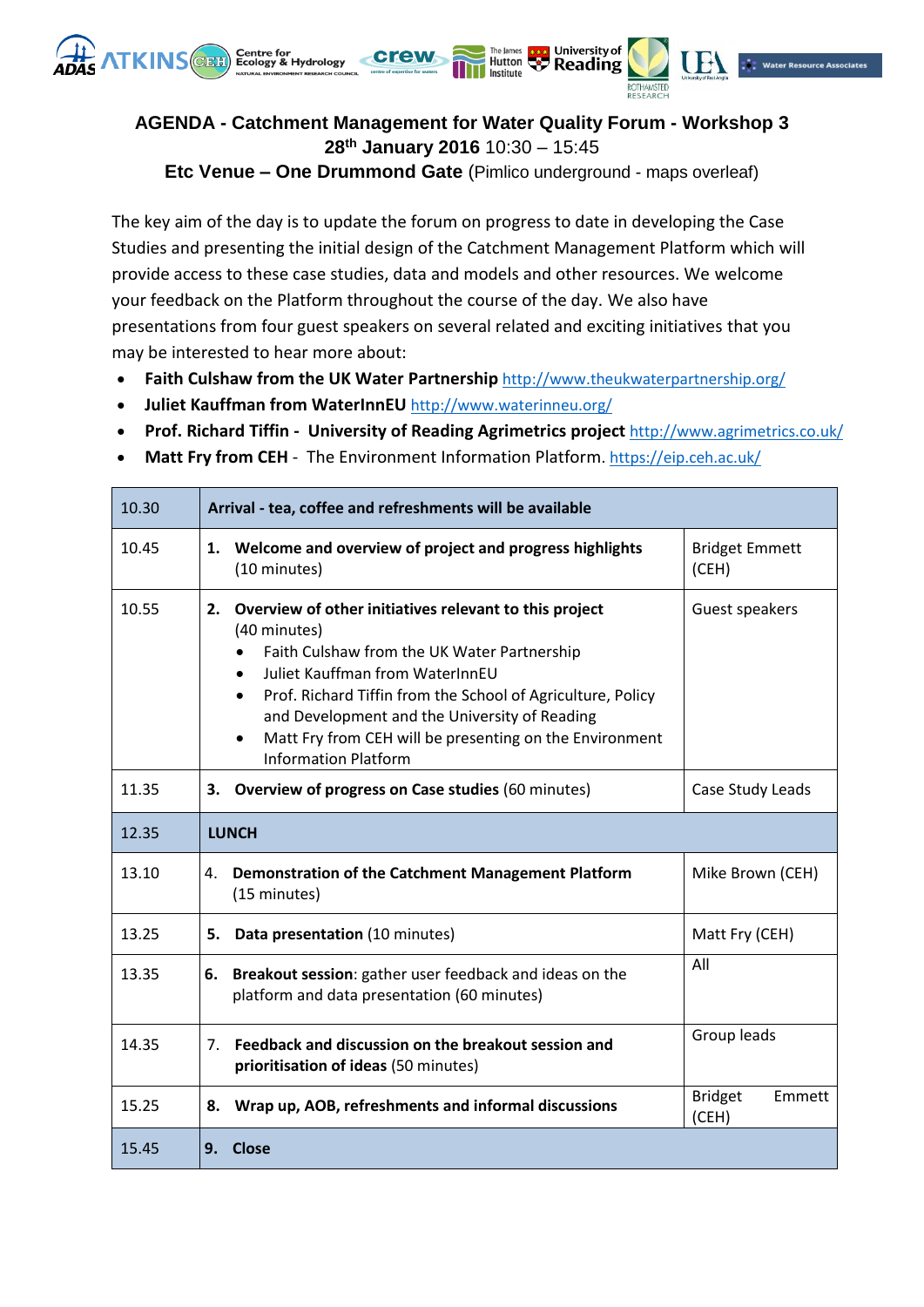



| No.            | <b>Title</b>                                                 | <b>Case Study Lead</b>     |
|----------------|--------------------------------------------------------------|----------------------------|
| $\mathbf{1}$   | Multiple pollutant and ecosystem services responses to land  | Jack Cosby (CEH)/ Richard  |
|                | management policies and agri-environment interventions at    | Gooday (ADAS)              |
|                | the farm to catchment scale                                  |                            |
| $\overline{2}$ | Effectiveness of land management policies and agri-          | Richard Gooday (ADAS)/     |
|                | environment interventions for reducing pollutant loads and   | Peter Daldorph (Atkins)    |
|                | maintaining environmental quality at the national scale      |                            |
| $\overline{3}$ | Costs and benefits of mitigation measures to reduce          | P Daldorph (Atkins)/ Andy  |
|                | pollutant concentrations for the protection of drinking      | Wade (University of        |
|                | water in river systems upstream of intakes                   | Reading)                   |
| $\overline{4}$ | Effectiveness of pollution control measures under scenarios  | Andrew Wade (University of |
|                | of future climate and land cover change at the catchment     | Reading)/Leah Jackson-     |
|                | scale                                                        | <b>Blake (James Hutton</b> |
|                |                                                              | Institute)                 |
| 5              | Uncertainty in ecological responses to water quality control | Richard Williams (CEH)/    |
|                | measures at the river basin scale                            | Andy Wade (University of   |
|                |                                                              | Reading)                   |
| 6              | Effects of input data quality and quantity on evaluation of  | Jack Cosby (CEH)/ Andy     |
|                | land management policies and agri-environment                | Wade (Reading)             |
|                | interventions at catchment to national scales                |                            |

The James **Book** University of

⊃THAMSTED<br>ESEARCH

Institute





XO. Department for Environment Food & Rural Affairs



## **Catchment Management Modelling Platform**

- Web-based platform for catchment management
- Case studies to identify key data and models as defined by endusers
- Signposting and access to the key datasets  $\bullet$
- **Model selection tool**
- Input and output library from Case Studies to enable re-use  $\bullet$
- Standards to facilitate model coupling







The James

Hutton

Institute